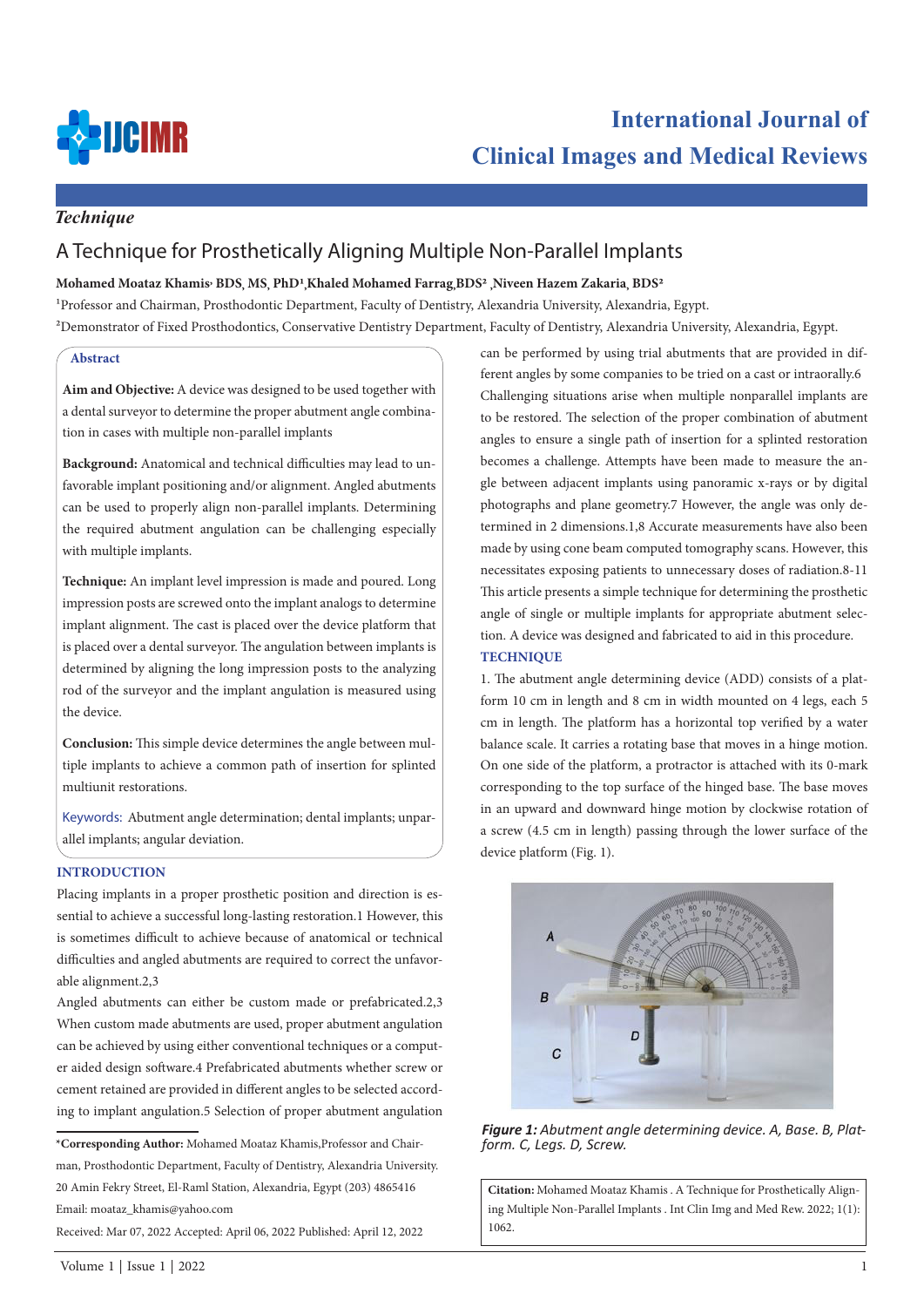

*Figure 2: Impression coping posts attached to implant analogs.*



*Figure 4: Full measuring apparatus setup. Analyzing rod attached to tool holder.*



*Figure 6: Analyzing rod placed distal to the impression post (of the mesially inclined implant) and the angle formed between the base and platform of the device on the protractor is zero.*



*Figure 3: Most properly aligned implant (R) in relation to the rest of implants.* 



*Figure 5: Align the long axis of the reference implant (R) to be parallel to the analyzing rod.*



*Figure 7: The ADD device base is rotated till the impression post of the implant to be measured is parallel to the analyzing rod. Note the angle (11 degrees) formed by the base on the protractor denoting the angle between the implant and the reference implant (R).*

2. Make an implant level impression and pour by using dental stone. Attach long impression coping posts to the implant analogs as seen in Fig. 2. Select the most properly aligned implant (R) in relation to the rest of the teeth in partially edentulous situations or in relation to the rest of implants in edentulous cases. The implant (R) will be considered the reference to which the other implant angulations will be correlated and measured (Fig. 3).

3. Position the cast on the movable base of the ADD. Make sure the base is set at the zero mark of the protractor by rotating the bottom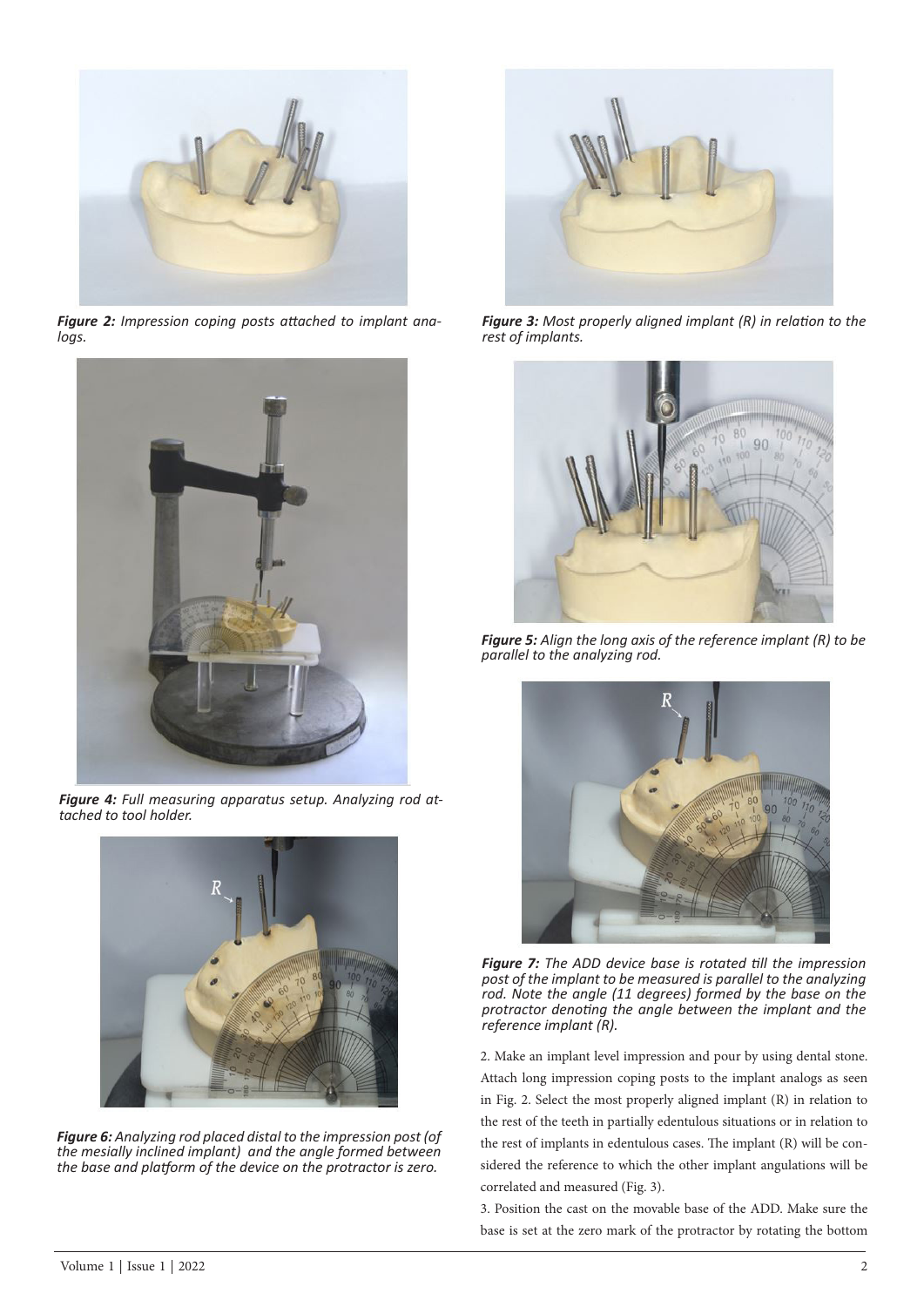

*Figure 8: Angle between reference implant (R) and neighboring implant in a mesiodistal direction. Note the angle (14 degrees) formed by the base on the protractor denoting the angle between the implant and the reference implant (R).*

screw completely in an anticlockwise direction.

4. Place the ADD over the surveying platform of the surveyor (Ney surveyor; Dentsply International Inc.). Attach an analyzing rod to the tool holder (Fig. 4).

5. Trim the base of the cast to align the long axis of the reference implant (R) to be parallel to the analyzing rod in mesiodistal and buccolingual directions (Fig. 5).

6. To measure the angle between the rest of the implants and the reference implant (R) in a mesiodistal direction, align the cast on the ADD so that the facial or lingual surface of the neighboring implants are parallel to the inner surface of the protractor. The analyzing rod should be located on the mesial or distal sides of the post (Fig. 6).

7. Move the device slowly over the surveying platform without changing the cast alignment until the long post of the second implant approaches the analyzing rod. Make sure to keep the facial or lingual surface of the implants parallel to the inner surface of the protractor to ensure making the measurement on the same anteroposterior plane (Fig. 6).

8. If the implant to be aligned is mesially inclined, position the cast so that the anterior implants are facing the free movable end of the rotating base. If the implant to be measured is distally inclined, position the cast on the ADD so that the posterior implants are facing the free movable end of the rotating base and the lingual surface of the implants are parallel to the inner surface of the protractor (Fig 6.).

9. Rotate the base screw in a clockwise direction to elevate the base rotating in a hinge fashion until the long post on the implant to be aligned becomes parallel to the analyzing rod of the surveyor. Check the angle formed by the base on the protractor. This number represents the angle of the second implant in relation to the reference implant (R) in the mesiodistal direction (Fig. 7).

10. The same steps can be followed to measure the angle between both implants in a buccolingual direction. Rotate the cast on the ADD so that the mesial or distal surface of the implants is facing the protractor and make the measurements (Fig. 8).

11. If the implant alignment is at a position between the mesiodistal and buccolingual direction (implant is mesiolingually inclined for example), the device can still measure the angle at any direction in



*Figure 9: A straight abutment is attached to the reference implant (R) and angled abutments corresponding to implant angulations attached to the rest of implants to achieve a common path of insertion.*

360 degrees around the implant by rotating the ADD device over the surveyor platform and still aligning the impression post parallel to the analyzing rod.

12. After measuring all implant angles, attach a straight abutment to the reference implant (R), and choose the corresponding abutment angles for the rest of the implants and screw on the cast to achieve a common path of insertion for the restoration (Fig. 9).

#### **DISCUSSION**

Determining implant inclination in various planes and directions is imperative especially during the prosthetic phase where angulation correction can be achieved by properly selected angled abutments. Conditions can become challenging especially when multiple nonparallel implants need to be splinted in a single restoration. The proposed device can measure the implant angle at any direction and relate it to a reference. Screw or cement retained angled abutments can be selected accordingly.

The advantage of the technique is that it can be used with any implant system to provide an objective estimation of single or multiple implant angulations. The proposed device can measure the implant angle 360 degrees around the implant, not only in 2 dimensions. Screw or cement retained angled abutments can be selected accordingly. The device can also be used to determine the need to prepare prefabricated straight preparable cement retained abutments if the angle between multiple implants is greater than the standard abutment taper. It also provides an easily accessible method that might eliminate the need for an abutment selection kit provided by some implant systems.

The limitations of the present technique involve the need to manufacture the ADD. The measured angle might not be as accurate as digital techniques; however, it is probably enough to give an accurate estimate to the desired abutment angle.

#### **CONCLUSION**

This article describes a simple technique for determining the prosthetic angle of implants. It can also be used to select the proper combination of angles to achieve a common path of insertion for splinted multiunit restorations.